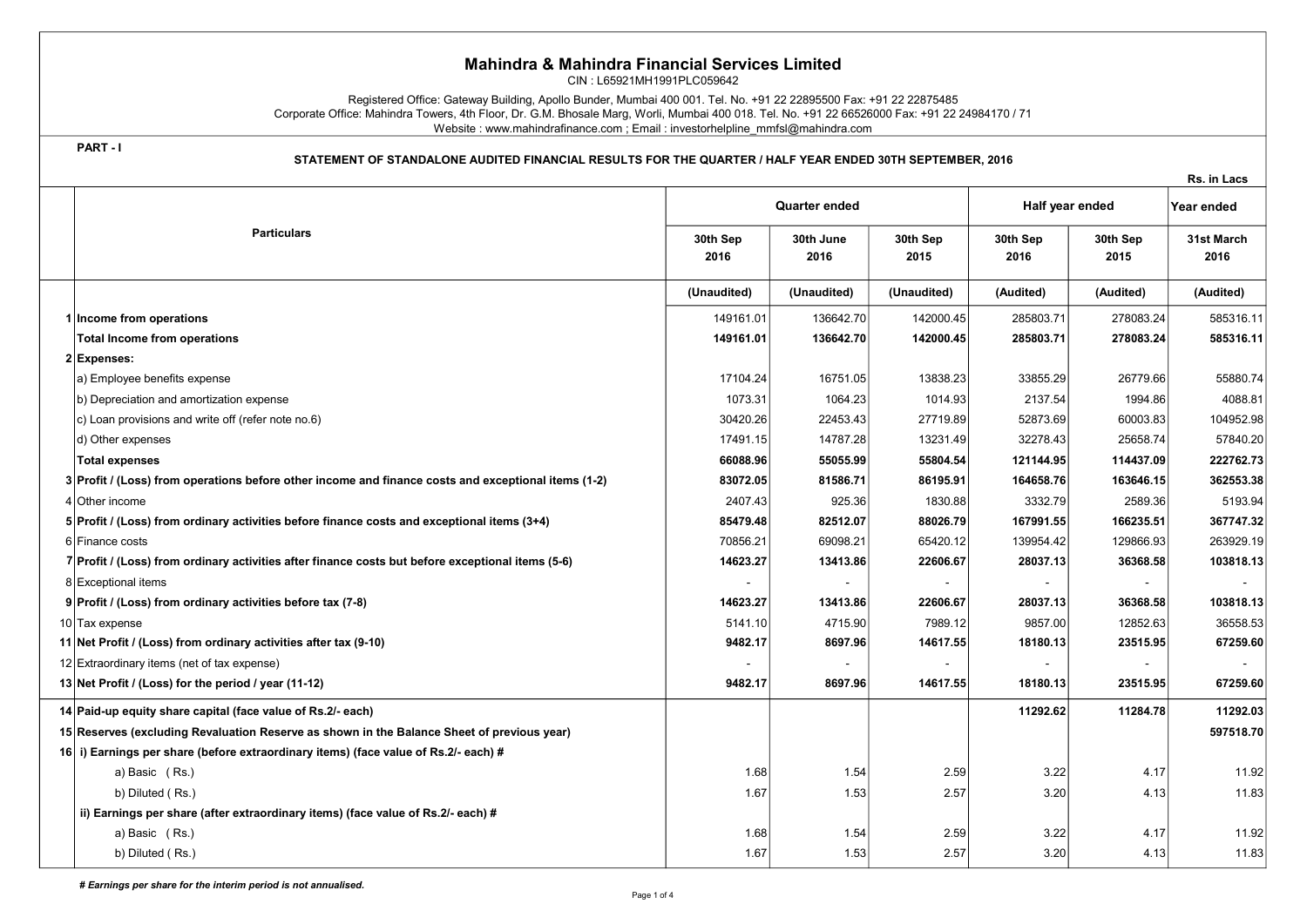## STATEMENT OF CONSOLIDATED AUDITED FINANCIAL RESULTS FOR THE QUARTER / HALF YEAR ENDED 30TH SEPTEMBER, 2016

Rs. in Lacs

|                                                                                                     |                  | Quarter ended     |                  |                  | Half year ended  |                    |
|-----------------------------------------------------------------------------------------------------|------------------|-------------------|------------------|------------------|------------------|--------------------|
| <b>Particulars</b>                                                                                  | 30th Sep<br>2016 | 30th June<br>2016 | 30th Sep<br>2015 | 30th Sep<br>2016 | 30th Sep<br>2015 | 31st March<br>2016 |
|                                                                                                     | (Unaudited)      | (Unaudited)       | (Unaudited)      | (Audited)        | (Audited)        | (Audited)          |
| 1 Income from operations                                                                            | 172063.85        | 156791.88         | 157890.36        | 328855.73        | 308355.39        | 655386.74          |
| <b>Total Income from operations</b>                                                                 | 172063.85        | 156791.88         | 157890.36        | 328855.73        | 308355.39        | 655386.74          |
| 2 Expenses:                                                                                         |                  |                   |                  |                  |                  |                    |
| a) Employee benefits expense                                                                        | 22235.29         | 21039.47          | 16996.29         | 43274.76         | 32928.15         | 70409.22           |
| b) Depreciation and amortization expense                                                            | 1250.67          | 1216.26           | 1109.43          | 2466.93          | 2196.67          | 4569.78            |
| c) Loan provisions and write off (refer note no.6)                                                  | 32159.98         | 24753.28          | 29195.05         | 56913.26         | 62941.41         | 109819.07          |
| d) Other expenses                                                                                   | 20466.46         | 17322.70          | 15190.38         | 37789.16         | 29432.05         | 65706.97           |
| <b>Total expenses</b>                                                                               | 76112.40         | 64331.71          | 62491.15         | 140444.11        | 127498.28        | 250505.04          |
| 3 Profit / (Loss) from operations before other income and finance costs and exceptional items (1-2) | 95951.45         | 92460.17          | 95399.21         | 188411.62        | 180857.11        | 404881.70          |
| 4 Other income                                                                                      | 2062.26          | 1063.29           | 844.13           | 3125.55          | 1644.30          | 4365.01            |
| 5 Profit / (Loss) from ordinary activities before finance costs and exceptional items (3+4)         | 98013.71         | 93523.46          | 96243.34         | 191537.17        | 182501.41        | 409246.71          |
| 6 Finance costs                                                                                     | 78944.44         | 76387.74          | 70958.17         | 155332.18        | 140234.22        | 286834.73          |
| 7 Profit / (Loss) from ordinary activities after finance costs but before exceptional items (5-6)   | 19069.27         | 17135.72          | 25285.17         | 36204.99         | 42267.19         | 122411.98          |
| 8 Exceptional items                                                                                 |                  |                   |                  |                  |                  |                    |
| 9 Profit / (Loss) from ordinary activities before tax (7-8)                                         | 19069.27         | 17135.72          | 25285.17         | 36204.99         | 42267.19         | 122411.98          |
| 10 Tax expense                                                                                      | 7312.68          | 6121.58           | 9316.15          | 13434.26         | 15326.90         | 43671.83           |
| 11 Net Profit / (Loss) from ordinary activities after tax (9-10)                                    | 11756.59         | 11014.14          | 15969.02         | 22770.73         | 26940.29         | 78740.15           |
| 12 Extraordinary items (net of tax expense)                                                         | $\blacksquare$   | $\blacksquare$    | $\blacksquare$   |                  |                  |                    |
| 13 Net Profit / (Loss) for the period / year (11-12)                                                | 11756.59         | 11014.14          | 15969.02         | 22770.73         | 26940.29         | 78740.15           |
| 14 Minority interest                                                                                | 351.70           | 249.86            | 257.65           | 601.56           | 487.02           | 1,510.79           |
| 15 Net Profit / (Loss) after taxes and minority interest (13-14)                                    | 11404.89         | 10764.28          | 15711.37         | 22169.17         | 26453.27         | 77229.36           |
| 16 Paid-up equity share capital (face value of Rs.2/- each)                                         |                  |                   |                  | 11292.62         | 11284.78         | 11292.03           |
| 17 Reserves (excluding Revaluation Reserve as shown in the Balance Sheet of previous year)          |                  |                   |                  |                  |                  | 635647.75          |
| 18 i) Earnings per share (before extraordinary items) (face value of Rs.2/- each) #                 |                  |                   |                  |                  |                  |                    |
| a) Basic (Rs.)                                                                                      | 2.02             | 1.91              | 2.78             | 3.93             | 4.69             | 13.69              |
| b) Diluted (Rs.)                                                                                    | 2.01             | 1.89              | 2.76             | 3.90             | 4.65             | 13.58              |
| ii) Earnings per share (after extraordinary items) (face value of Rs.2/- each) #                    |                  |                   |                  |                  |                  |                    |
| a) Basic (Rs.)                                                                                      | 2.02             | 1.91              | 2.78             | 3.93             | 4.69             | 13.69              |
| b) Diluted (Rs.)                                                                                    | 2.01             | 1.89              | 2.76             | 3.90             | 4.65             | 13.58              |

# Earnings per share for the interim period is not annualised.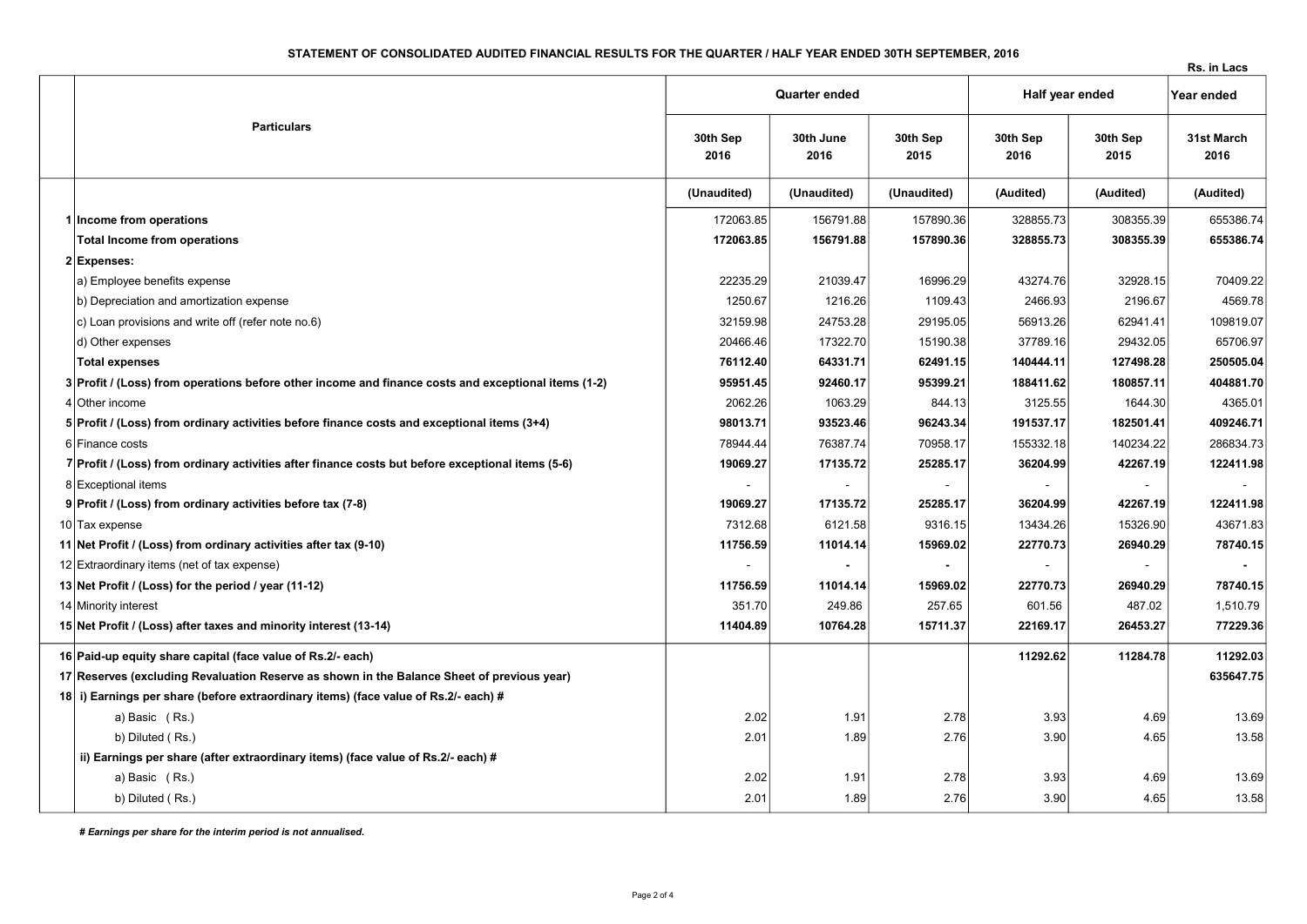Rs. in Lacs

|   | <b>Particulars</b>                                 |                        | <b>STANDALONE</b>      | <b>CONSOLIDATED</b>    |                        |  |
|---|----------------------------------------------------|------------------------|------------------------|------------------------|------------------------|--|
|   |                                                    | As at<br>30th Sep 2016 | As at<br>30th Sep 2015 | As at<br>30th Sep 2016 | As at<br>30th Sep 2015 |  |
| A | <b>EQUITY AND LIABILITIES</b>                      |                        |                        |                        |                        |  |
|   | 1 Shareholders' funds                              |                        |                        |                        |                        |  |
|   | a) Share capital                                   | 11292.62               | 11284.78               | 11292.62               | 11284.78               |  |
|   | b) Reserves and surplus                            | 614014.58              | 580021.22              | 655992.29              | 610996.24              |  |
|   | Sub-total - Shareholders' funds                    | 625307.20              | 591306.00              | 667284.91              | 622281.02              |  |
|   | 2 Minority interest                                |                        |                        | 7151.99                | 5229.88                |  |
|   | 3 Non-current liabilities                          |                        |                        |                        |                        |  |
|   | a) Long-term borrowings                            | 1920486.26             | 1741199.19             | 2246182.54             | 2002340.53             |  |
|   | b) Other long-term liabilities                     | 45847.68               | 36881.52               | 45848.68               | 36882.52               |  |
|   | c) Long term provisions                            | 53945.81               | 46290.69               | 60247.50               | 50253.24               |  |
|   | Sub-total - Non-current liabilities                | 2020279.75             | 1824371.40             | 2352278.72             | 2089476.29             |  |
|   | 4 Current liabilities                              |                        |                        |                        |                        |  |
|   | a) Short term borrowings                           | 429218.50              | 462535.96              | 560432.08              | 525828.62              |  |
|   | b) Trade payables                                  | 54431.41               | 46488.50               | 57602.79               | 48610.65               |  |
|   | c) Other current liabilities                       | 990242.89              | 666403.48              | 1106694.40             | 746482.21              |  |
|   | d) Short term provisions                           | 145775.46              | 109957.66              | 153442.98              | 114351.79              |  |
|   | Sub-total - Current liabilities                    | 1619668.26             | 1285385.60             | 1878172.25             | 1435273.27             |  |
|   | <b>TOTAL - EQUITY AND LIABILITIES</b>              | 4265255.21             | 3701063.00             | 4904887.87             | 4152260.46             |  |
| в | <b>ASSETS</b>                                      |                        |                        |                        |                        |  |
|   | 1 Non-current assets                               |                        |                        |                        |                        |  |
|   | a) Fixed assets                                    | 11285.33               | 10927.69               | 13156.17               | 11830.88               |  |
|   | b) Goodwill on consolidation                       |                        |                        | 4.05                   | 4.05                   |  |
|   | c) Non-current investments                         | 100890.82              | 89959.64               | 57501.24               | 62026.83               |  |
|   | d) Deferred tax assets (Net)                       | 64087.03               | 44899.54               | 65783.50               | 45703.84               |  |
|   | e) Long-term loans and advances                    | 1927312.73             | 1714054.94             | 2427170.54             | 2071560.95             |  |
|   | f) Other non-current assets                        | 3633.49                | 28571.65               | 3693.49                | 28631.65               |  |
|   | Sub-total - Non-current assets<br>2 Current assets | 2107209.40             | 1888413.46             | 2567308.99             | 2219758.20             |  |
|   | a) Current investments                             | 33733.34               | 14175.00               | 42519.83               | 19167.46               |  |
|   | b) Trade receivables                               | 523.07                 | 507.28                 | 1581.73                | 1016.75                |  |
|   | c) Cash and bank balances                          | 52040.45               | 37878.03               | 53792.91               | 41428.36               |  |
|   | d) Short-term loans and advances                   | 2063876.74             | 1752555.90             | 2231817.82             | 1863712.45             |  |
|   | e) Other current assets                            | 7872.21                | 7533.33                | 7866.59                | 7177.24                |  |
|   | Sub-total - Current assets                         | 2158045.81             | 1812649.54             | 2337578.88             | 1932502.26             |  |
|   | <b>TOTAL - ASSETS</b>                              | 4265255.21             | 3701063.00             | 4904887.87             | 4152260.46             |  |